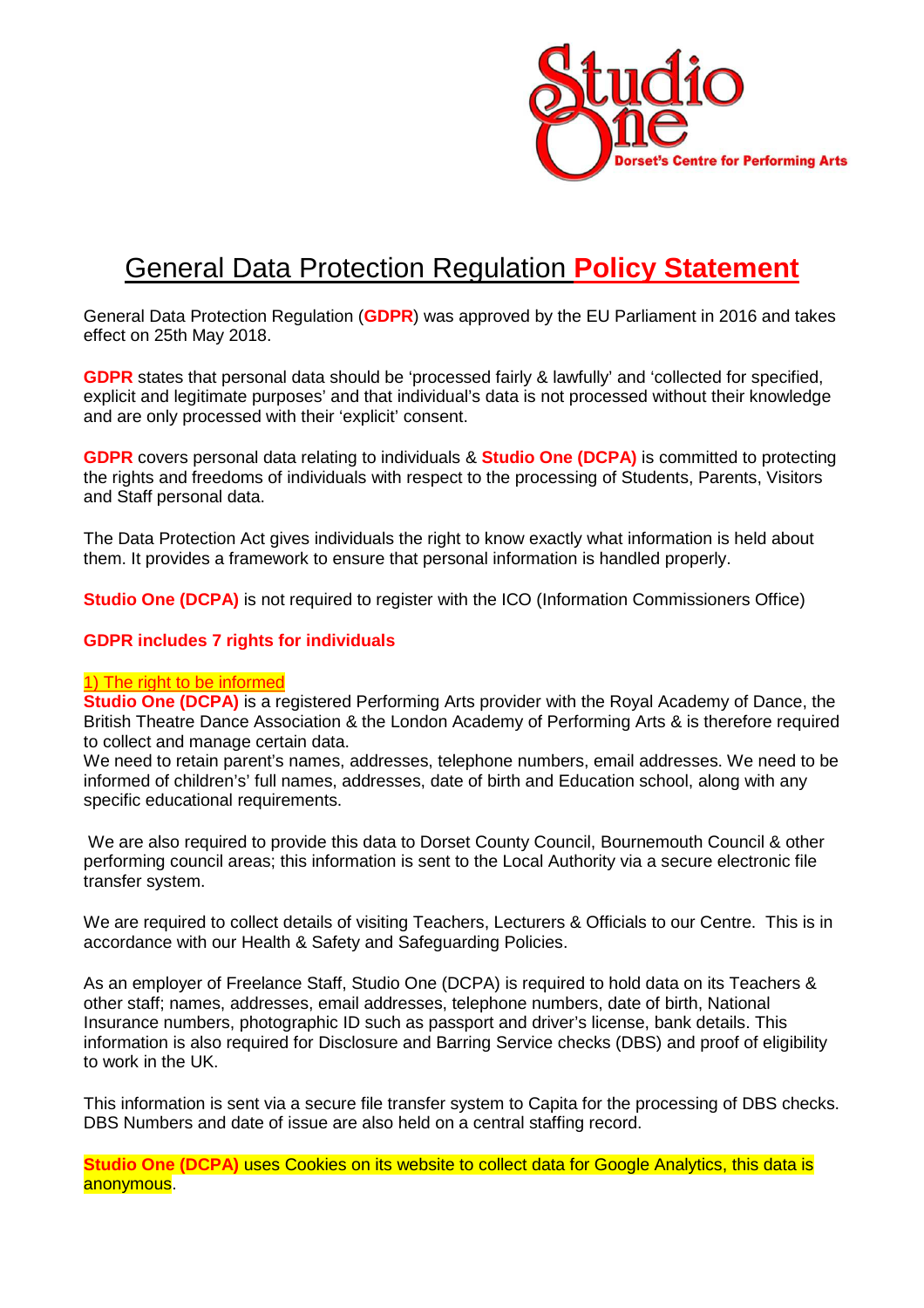#### 2) The right of access

At any point an individual can make a request relating to their data and **Studio One (DCPA)** will provide a response (within 1 month). We can also exercise our right to refuse a request if we have a lawful obligation to retain the data – however we will inform the individual of reason for the refusal. The individual has the right to complain to the ICO if they are not happy with the decision. 3) The right to erasure

You have the right to request the deletion of your data where there is no compelling reason for its continued use. However **Studio One (DCPA)** has a legal duty to keep children's and parents details for a reasonable time; retaining records for 3 years. Accident and injury records will be retained until the child reaches 18 & has completed their Dance Education at **Studio One (DCPA).**

Staff records must be kept for 6 years after the person leaves us. This data is archived securely onsite and shredded after the legal retention period.

#### 4) The right to restrict processing

Parents, visitors and staff can object to **Studio One (DCPA)** processing their data.

This means that records can be stored but must not be used in any way, for example reports or for communications.

### 5) The right to data portability

**Studio One (DCPA)** requires data to be transferred from one IT system to another; such as from our computer system to the Local Authority, for Performance Licences & to Associations for Examination Entries. These recipients use secure file transfer systems and have their own policies and procedures in place in relation to **GDPR**.

### 6) The right to object

Parents, Visitors and Staff can object to their data being used for specific activities such as marketing or research.

7) The right not to be subject to automated decision-making including profiling. **Studio One (DCPA)** does not use personal data for such purposes.

# **Storage and use of personal information**

All paper copies of Student's, Member's and Staff records are kept inside locked filing cabinets in Studio One's offices. Members of staff can have access to these files but information taken from the files about individual children is confidential and these records remain on site at all times. These records are shredded after the appropriate retention period.

Information about individual Students & Members is used in specific documents, such as, a weekly register, medication forms, referrals to external agencies and disclosure forms. These documents include data such as children's names, date of birth and sometimes address. These records are shredded after the relevant retention period.

**Studio One (DCPA)** collects a large amount of personal data every year including; names and addresses of those on our waiting lists. These records are shredded if the Student / Member does not attend or the data is added to their files and stored appropriately.

**Studio One (DCPA)** stores personal data held visually in photographs, video clips & sound recordings. Parental consent is obtained annually & names are not stored with images in photo albums, displays, on our website or on **Studio One (DCPA)** social media sites.

**Studio One (DCPA)** has several Facebook Groups for Parents. Personal Information is not used on our pages.

Access to all Office computers is password protected. When a member of Staff leaves the Centre, these passwords are changed in line with this policy and our Safeguarding policy. Any portable data storage used to store personal data, e.g. USB memory stick, are password protected and/or stored in a locked filing cabinet.

# **GDPR** means that **Studio One (DCPA)** will

- \* Manage and process personal data properly
- \* Protect the individual's rights to privacy
- \* Provide an individual with access to all personal information held on them

This Policy was adapted at a meeting of Directors & Teachers at **Studio One (DCPA)** in April 2018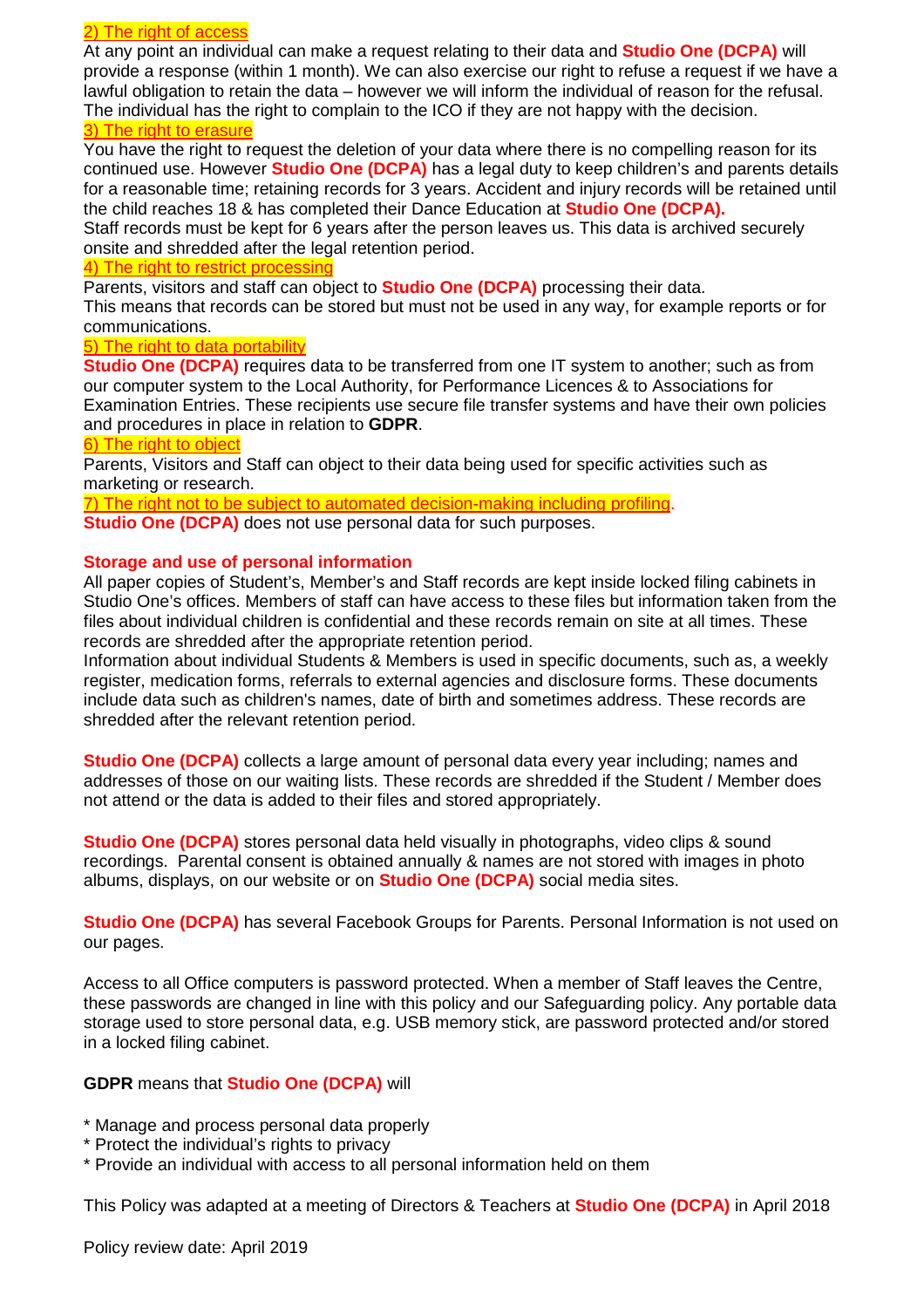\* Please see attached Retention periods for records.

# **Retention periods for records – Studio One (DCPA)**

| <b>Children's records</b>                                                                                                          | <b>Retention</b><br>period                                                                                                                                                          |                                                                                                | <b>Status</b>                                                          | <b>Authority</b>                                                                                                                                                                                                                                                                                                                                                        |  |
|------------------------------------------------------------------------------------------------------------------------------------|-------------------------------------------------------------------------------------------------------------------------------------------------------------------------------------|------------------------------------------------------------------------------------------------|------------------------------------------------------------------------|-------------------------------------------------------------------------------------------------------------------------------------------------------------------------------------------------------------------------------------------------------------------------------------------------------------------------------------------------------------------------|--|
|                                                                                                                                    | A reasonable<br>period of time<br>lafter children<br>have left the<br>provision<br>Until the person<br>ceases to be a<br>Imember of the<br>Centre & no<br>longer attends<br>classes |                                                                                                | Requirement                                                            | <b>Statutory Framework for the Early Years</b><br>Foundation Stage (given legal force by<br>Childcare Act 2006)                                                                                                                                                                                                                                                         |  |
| Student / Member records - including registers,<br>medication record books and accident record books<br>pertaining to the children |                                                                                                                                                                                     |                                                                                                | Recommendation                                                         | <b>Limitation Act 1980</b><br>Normal limitation rules (which mean that<br>an individual can claim for negligently<br>caused personal injury up to 3 years after,<br>or deliberately caused personal injury up<br>to 6 years after the event) are postponed<br>until a child reaches 18 years of age                                                                     |  |
|                                                                                                                                    |                                                                                                                                                                                     |                                                                                                |                                                                        | The Reporting of Injuries, Diseases and<br><b>Dangerous Occurrences Regulations</b><br>1995 (RIDDOR) (as amended)                                                                                                                                                                                                                                                       |  |
| Records of any reportable death, injury, disease or<br>dangerous occurrence                                                        | 3 years after the<br>date the record<br>was made                                                                                                                                    |                                                                                                | Requirement                                                            |                                                                                                                                                                                                                                                                                                                                                                         |  |
| <b>Personnel records</b>                                                                                                           | <b>Retention</b><br>period                                                                                                                                                          |                                                                                                | Status                                                                 | <b>Authority</b>                                                                                                                                                                                                                                                                                                                                                        |  |
| Personnel files and training records (including<br>disciplinary records and working time records)                                  | 6 years after<br>employment<br>ceases                                                                                                                                               | Recommendation                                                                                 |                                                                        | <b>Chartered Institute of Personnel and</b><br>Development                                                                                                                                                                                                                                                                                                              |  |
| <b>DBS</b> check                                                                                                                   |                                                                                                                                                                                     | 6 months                                                                                       |                                                                        | <b>DBS Code of Practice</b><br>The following basic information<br>should be retained after the<br>certificate is destroyed: the date of<br>Recommendation<br>issue; the name of the subject; the<br>type of disclosure; the position for<br>which the disclosure was requested;<br>the unique reference number; and<br>the details of the recruitment<br>decision taken |  |
| Pay                                                                                                                                |                                                                                                                                                                                     |                                                                                                |                                                                        |                                                                                                                                                                                                                                                                                                                                                                         |  |
| Wage/salary records (including overtime, bonuses and<br>expenses)                                                                  | 6 years                                                                                                                                                                             |                                                                                                | Requirement                                                            | <b>Taxes Management Act 1970</b>                                                                                                                                                                                                                                                                                                                                        |  |
| Income tax and National Insurance returns/records                                                                                  |                                                                                                                                                                                     |                                                                                                | At least 3 years after the end of the<br>tax year to which they relate | The Income Tax<br>(Employments)<br>Requirement<br><b>Regulations 1993</b><br>(as amended)                                                                                                                                                                                                                                                                               |  |
| Redundancy details, calculations of payments, refunds,<br>notification to the Secretary of State                                   |                                                                                                                                                                                     | <b>Chartered Institute</b><br>6 years after employment ends<br>Recommendation of Personnel and |                                                                        |                                                                                                                                                                                                                                                                                                                                                                         |  |

Development